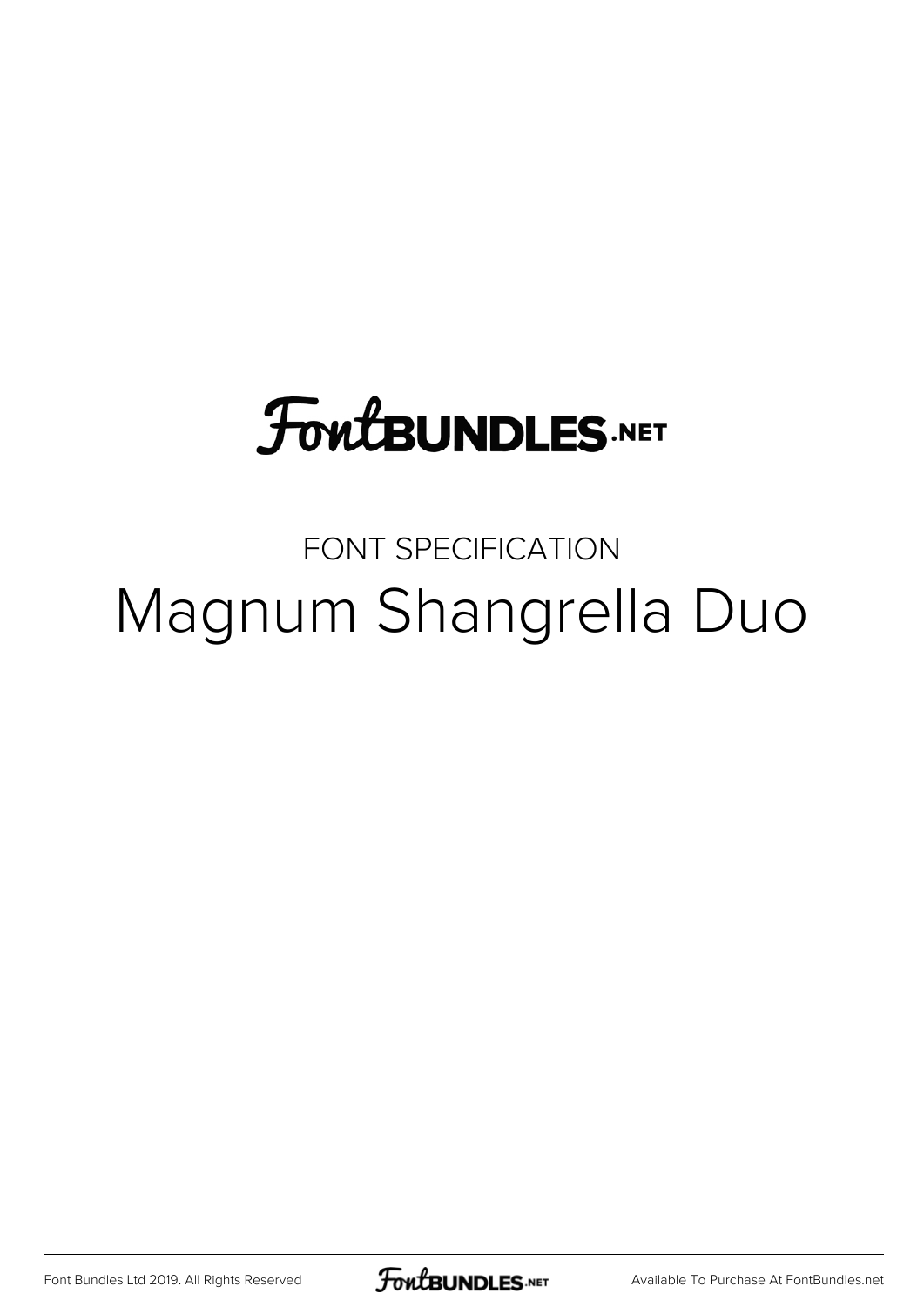#### Magnum - Regular

**Uppercase Characters** 

### ABCDEFCHIJKLMNOPQRSTUV **WWVZ**

Lowercase Characters

# abcdefghijkImnopqrstuv WHYZ

**Numbers** 

### 0123456789

Punctuation and Symbols

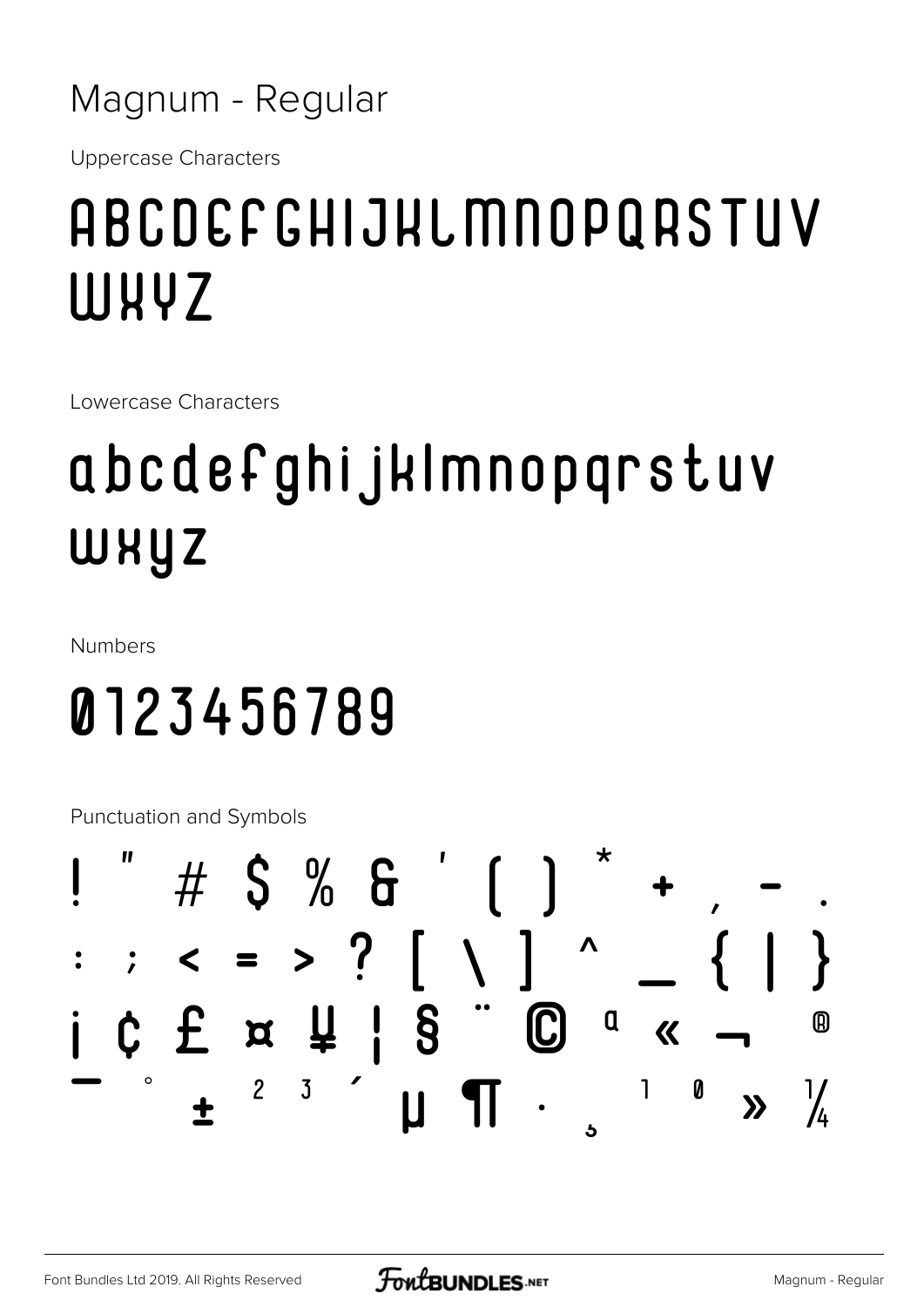All Other Glyphs

|  |  |  | $\hat{A}$ $\hat{A}$ $\hat{A}$ $\hat{B}$ $\hat{B}$ $\hat{B}$ $\hat{C}$ $\hat{C}$                                                                                                                                                                                                                                                |                                |  |
|--|--|--|--------------------------------------------------------------------------------------------------------------------------------------------------------------------------------------------------------------------------------------------------------------------------------------------------------------------------------|--------------------------------|--|
|  |  |  | $\begin{array}{ccccccccccccccccc} \hat{E} & \hat{E} & \hat{E} & \hat{I} & \hat{I} & \hat{I} & \hat{I} & \hat{B} & \tilde{\Pi} \end{array}$                                                                                                                                                                                     |                                |  |
|  |  |  | $\begin{matrix} 0 & 0 & 0 & 0 \\ 0 & 0 & 0 & 0 \\ 0 & 0 & 0 & 0 \\ 0 & 0 & 0 & 0 \\ 0 & 0 & 0 & 0 \\ 0 & 0 & 0 & 0 \\ 0 & 0 & 0 & 0 \\ 0 & 0 & 0 & 0 \\ 0 & 0 & 0 & 0 \\ 0 & 0 & 0 & 0 \\ 0 & 0 & 0 & 0 \\ 0 & 0 & 0 & 0 & 0 \\ 0 & 0 & 0 & 0 & 0 \\ 0 & 0 & 0 & 0 & 0 \\ 0 & 0 & 0 & 0 & 0 \\ 0 & 0 & 0 & 0 & 0 & 0 \\ 0 & 0$ |                                |  |
|  |  |  | Û Ü Ý Þ ß à á â ã                                                                                                                                                                                                                                                                                                              |                                |  |
|  |  |  | ä å æ ç è é ê                                                                                                                                                                                                                                                                                                                  | $\ddot{\theta}$ $\dot{\theta}$ |  |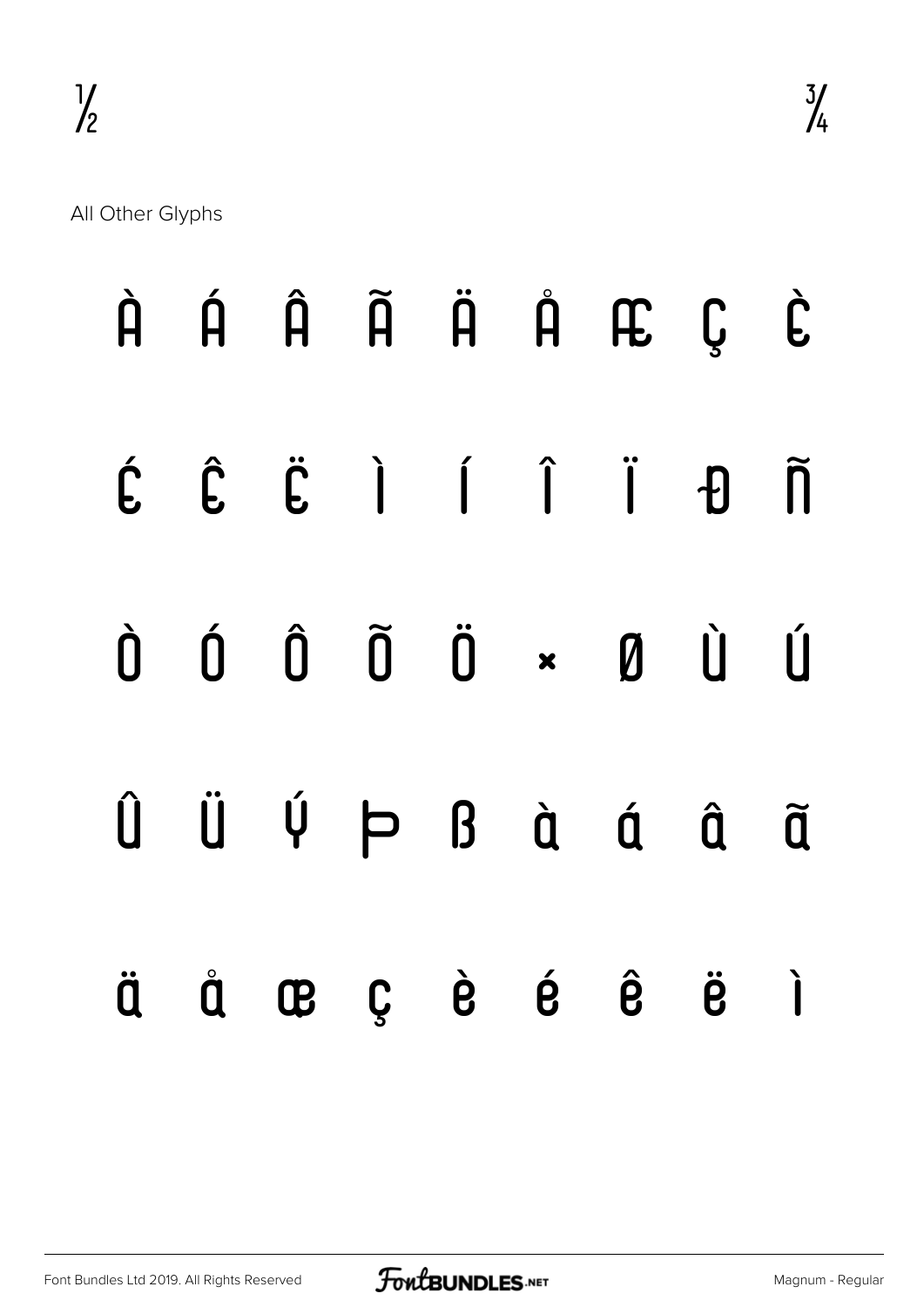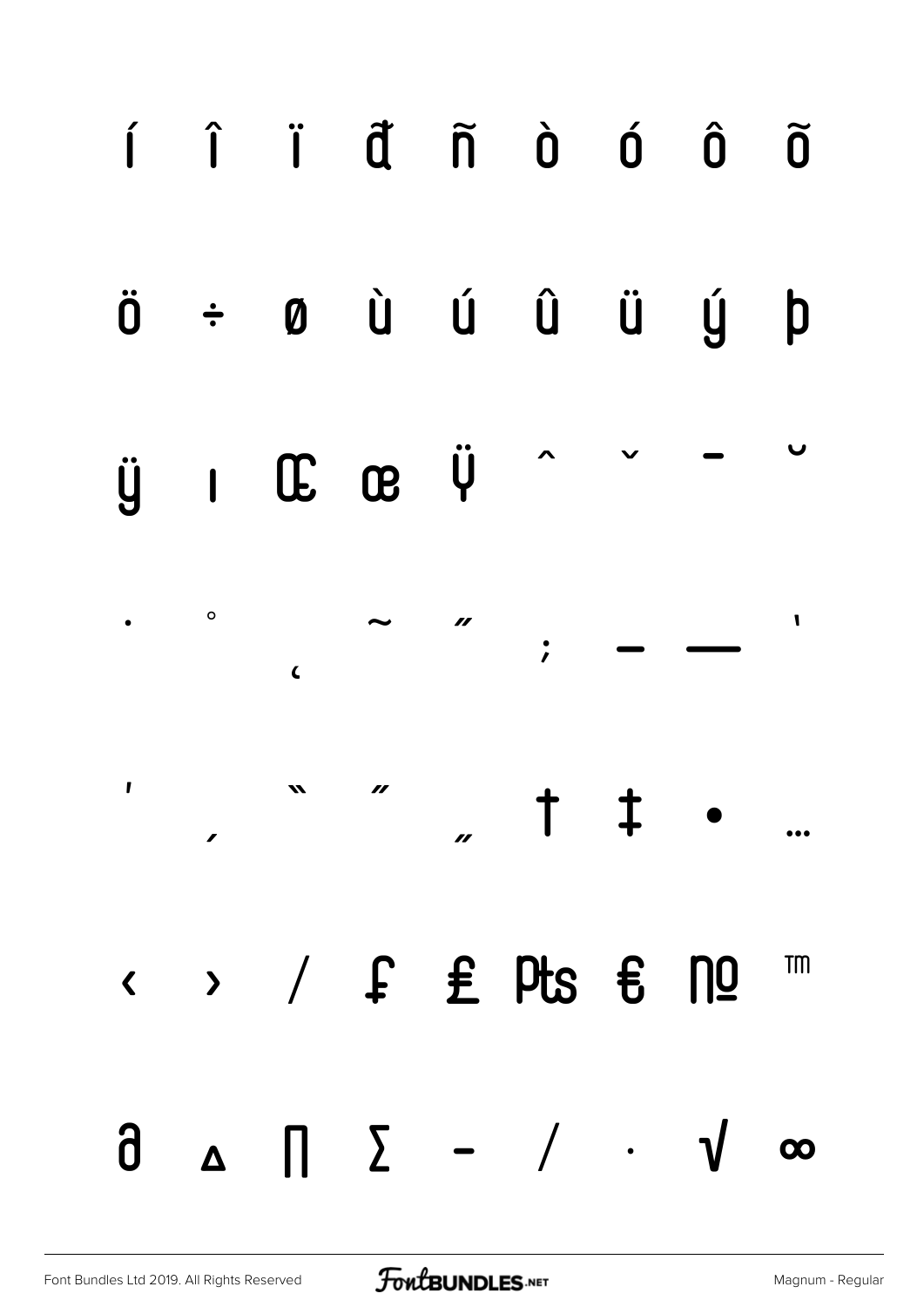#### $\int$  ≈ ≤ ≥  $\boxed{?}$

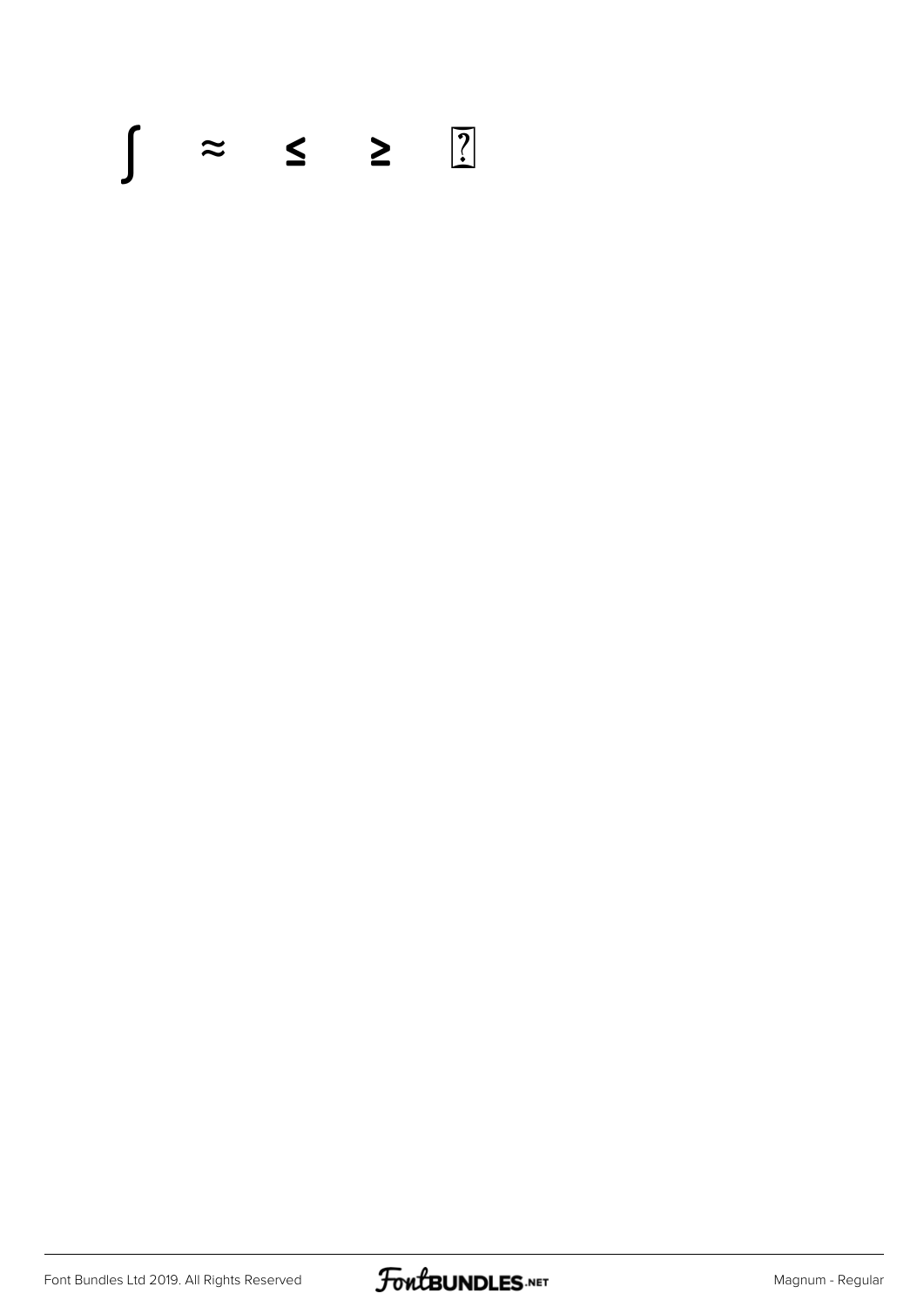#### Shangrella - Regular

**Uppercase Characters** 

 $\begin{array}{c} \prime \end{array}$  $1\not\!\!\!\!\times$  $\left($   $\left| \frac{1}{A} \right|$ 

Lowercase Characters

abcdefghijklmnopgrstuvwx

**Numbers** 

0123456789

Punctuation and Symbols

 $\begin{array}{ccccccccc} \mathcal{S} & \mathcal{Z} & \mathcal{Z} & \mathcal{Z} & \mathcal{Z} & \mathcal{Z} & \mathcal{Z} & \mathcal{Z} & \mathcal{Z} & \mathcal{Z} & \mathcal{Z} & \mathcal{Z} & \mathcal{Z} & \mathcal{Z} & \mathcal{Z} & \mathcal{Z} & \mathcal{Z} & \mathcal{Z} & \mathcal{Z} & \mathcal{Z} & \mathcal{Z} & \mathcal{Z} & \mathcal{Z} & \mathcal{Z} & \mathcal{Z} & \mathcal{Z} & \mathcal{Z} & \mathcal{Z} & \mathcal{Z} & \mathcal{Z} & \$  $#$  $\frac{1}{2}$  :  $\frac{1}{2}$   $\frac{1}{2}$   $\frac{1}{2}$   $\frac{1}{2}$   $\frac{1}{2}$   $\frac{1}{2}$   $\frac{1}{2}$   $\frac{1}{2}$   $\frac{1}{2}$   $\frac{1}{2}$   $\frac{1}{2}$   $\frac{1}{2}$   $\frac{1}{2}$   $\frac{1}{2}$   $\frac{1}{2}$   $\frac{1}{2}$   $\frac{1}{2}$   $\frac{1}{2}$   $\frac{1}{2}$   $\frac{1}{2}$   $\frac{1}{2}$  $\alpha$  $J$   $\prime$   $\neq$   $f$   $x$   $\neq$   $|$   $g$  .  $\mathcal{O}$ u  $\pm$  2  $\overline{\mathcal{S}}$  $\mathscr{C}$  $\overline{\phantom{a}}$   $\overline{\phantom{a}}$  $\overline{U}$  $\overline{\mathbf{A}}$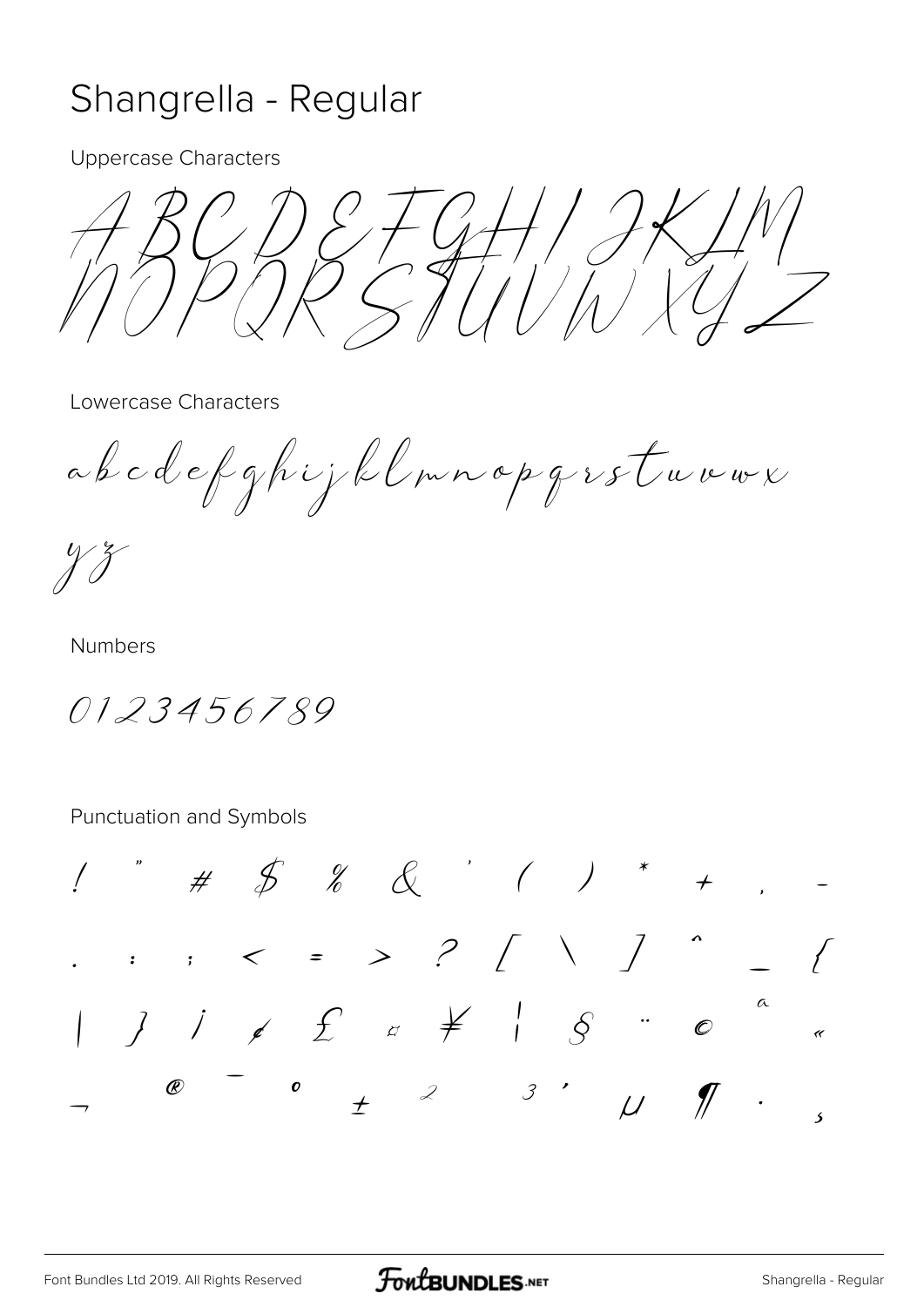$\frac{1}{2}$  0  $\frac{3}{4}$   $\frac{1}{2}$   $\frac{3}{4}$ All Other Glyphs  $\hat{A} \hat{A} \hat{A} \hat{A} \hat{A} \hat{C} \hat{C}$  $\acute{\mathcal{E}}$   $\acute{\mathcal{E}}$   $\acute{\mathcal{E}}$   $\acute{\mathcal{E}}$   $\acute{\mathcal{E}}$   $\acute{\mathcal{E}}$   $\acute{\mathcal{E}}$   $\acute{\mathcal{E}}$   $\acute{\mathcal{E}}$   $\acute{\mathcal{E}}$   $\acute{\mathcal{E}}$   $\acute{\mathcal{E}}$   $\acute{\mathcal{E}}$   $\acute{\mathcal{E}}$   $\acute{\mathcal{E}}$   $\acute{\mathcal{E}}$   $\acute{\mathcal{E}}$   $\acute{\mathcal{E}}$   $\acute{\mathcal{E}}$   $\acute{\mathcal{E}}$  Ò Ó Ô Õ Ö × Ø Ù Ú  $\bigcup_{i=1}^{\infty}\bigcup_{j=1}^{n_i} \bigcup_{j=1}^{n_i} p_j \quad \text{a. a. a. a. a.}$  $\ddot{a}$   $\ddot{a}$   $\alpha$   $\dot{c}$   $\dot{e}$   $\ddot{e}$   $\ddot{e}$   $\ddot{e}$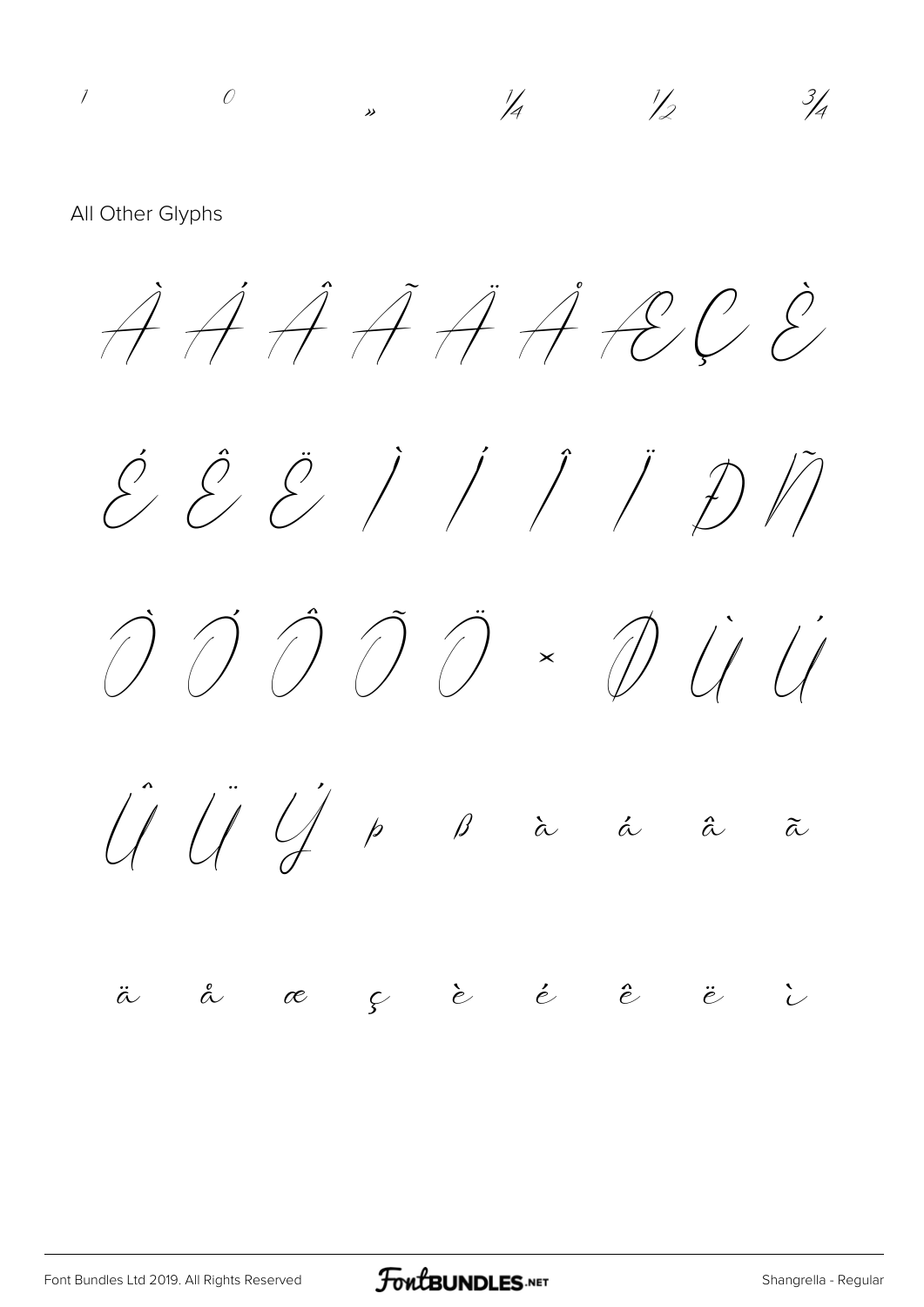í î ï ð ñ ò ó ô õ ö ÷ ø ù ú û ü ý þ  $\ddot{y}$   $\vee$   $\bigotimes$  as  $\bigotimes$   $\cdots$   $\vdots$ ˙ ˚ ˛ ˜ ˝ ; – — ' ' ' " " " † ‡ • … ‹ › ⁄ ₣ ₤ € ∕ ∙ ≈ ≤ ≥

[Font Bundles Ltd 2019. All Rights Reserved](https://fontbundles.net/) **FoutBUNDLES.NET** [Shangrella - Regular](https://fontbundles.net/)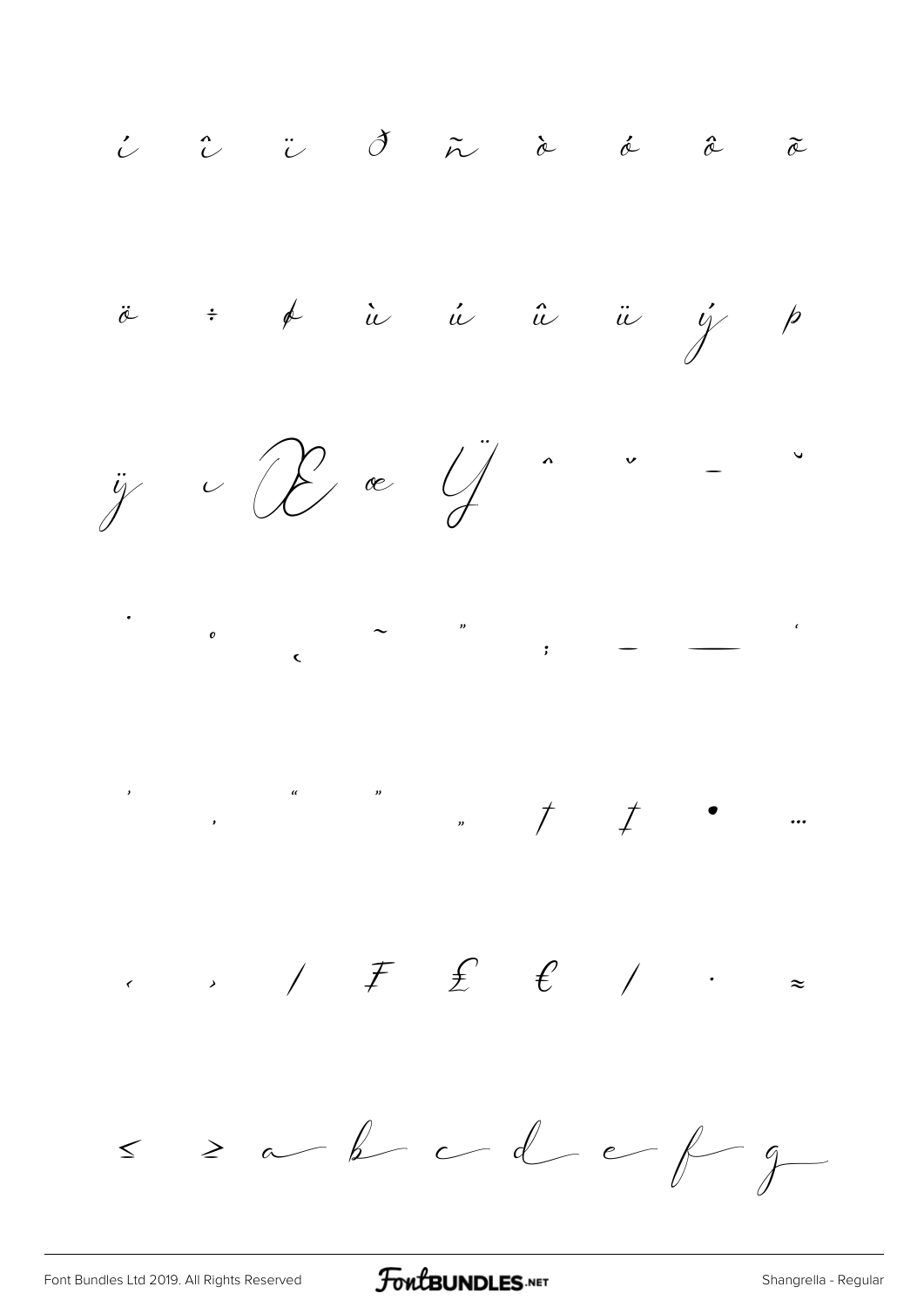

[Font Bundles Ltd 2019. All Rights Reserved](https://fontbundles.net/) **FoutBUNDLES.NET** [Shangrella - Regular](https://fontbundles.net/)